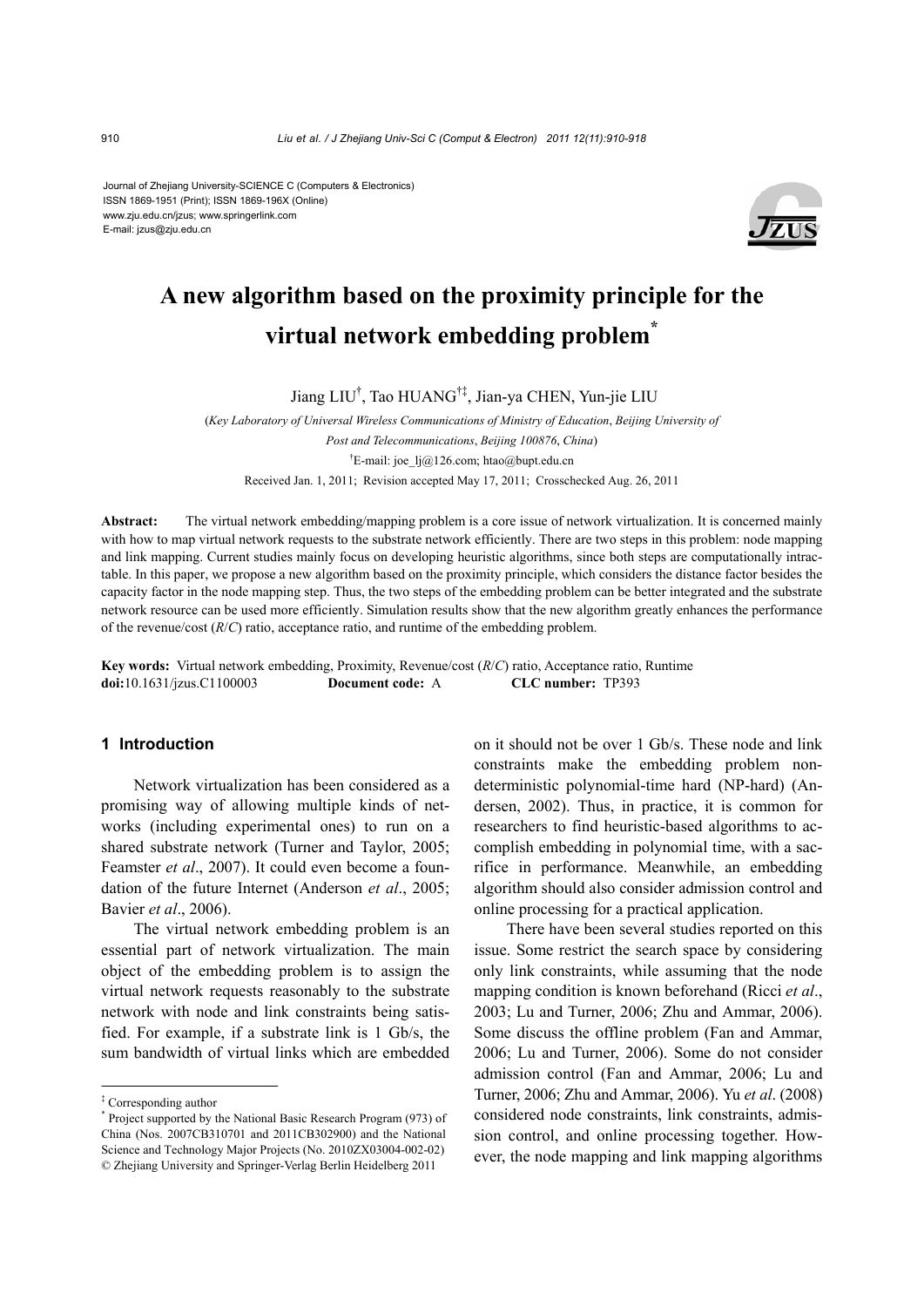are isolated, which results in room for improvement.

In this paper, we propose a new algorithm based on the proximity principle for the virtual network embedding problem. The proximity principle considers the distance factor besides the capacity factor in the node mapping step. Thus, the two steps of embedding can be better integrated and the substrate network resource can be used more efficiently. The idea comes from a simple thought that in a two-step procedure, the first step, or the fundamental step, is more important and should be optimized with consideration of the following step. Based on this idea, we add a proximity principle into the embedding algorithm to integrate node mapping and link mapping. We also build a simulation model and evaluate our new algorithm.

# **2 Background**

In this section, the virtual network embedding problem will be introduced, including basic definitions and formulations. Then we describe the simulation model in detail.

# **2.1 Virtual network embedding problem**

The virtual network embedding problem is concerned mainly with how to assign the virtual network requests reasonably to the substrate network with node and link constraints being satisfied. The problem is important since it is an essential mechanism in every virtualization network. Meanwhile, the problem is NP-hard in mathematics, so the study on it will give reference to other NP-hard problems. The intuitional description of the virtual network embedding problem is shown in Fig. 1.



**Fig. 1 Virtual network embedding** 

As shown in Fig. 1, two virtual networks are assigned to a shared substrate network, which is composed of two infrastructure provider domains, and provide their services to three groups of users. The system works as follows: The virtual network users, such as researchers or service providers, first apply for the virtual networks to the infrastructure providers. Then the embedding algorithm works to determine the embedding relationship between the virtual networks and substrate networks. Finally, the virtual network users can provide their experiments or services to the end users belonging to their virtual networks. Note that the two infrastructure provider domains indicate that there are multiple substrate network providers. This condition may cause an additional node constraint, such as the location constraint, for the virtual network embedding problem. It will be briefly discussed as a future work in the conclusion section.

# **2.2 Definitions and formulations**

#### 2.2.1 Substrate network

The substrate network will be modeled as an undirected graph  $G^S = (N^S, L^S, C_N^S, C_L^S)$ , where  $N^S$ and  $L<sup>S</sup>$  are sets of substrate nodes and links, respectively, and  $C_{\text{N}}^{\text{S}}$  and  $C_{\text{L}}^{\text{S}}$  are constraints of substrate nodes and links, respectively.  $C_N^S$  and  $C_L^S$  usually denote CPU capacity and link bandwidth, respectively.

# 2.2.2 Virtual request

Each virtual request will be modeled as an undirected graph  $G^V = (N^V, L^V, C_N^V, C_L^V)$ , where  $N^V$  and  $L^V$  are sets of virtual nodes and links, respectively, and  $C_N^V$  and  $C_L^V$  are constraints of virtual nodes and links, respectively.

# 2.2.3 Embedding

The embedding can be defined as a mapping action *M* from a virtual request  $G<sup>V</sup>$  to a subset of the substrate network  $G^S$ . The subset is the image of  $G^V$  in  $G^S$ , so it should satisfy the constraints  $(C^S_N, C^S_L)$  from  $G<sup>S</sup>$ . The mapping action can be expressed as follows:

$$
M(G^V)
$$
:  $(G^V, C_N^V, C_L^V) \rightarrow (G^S, C_N^S, C_L^S)$ .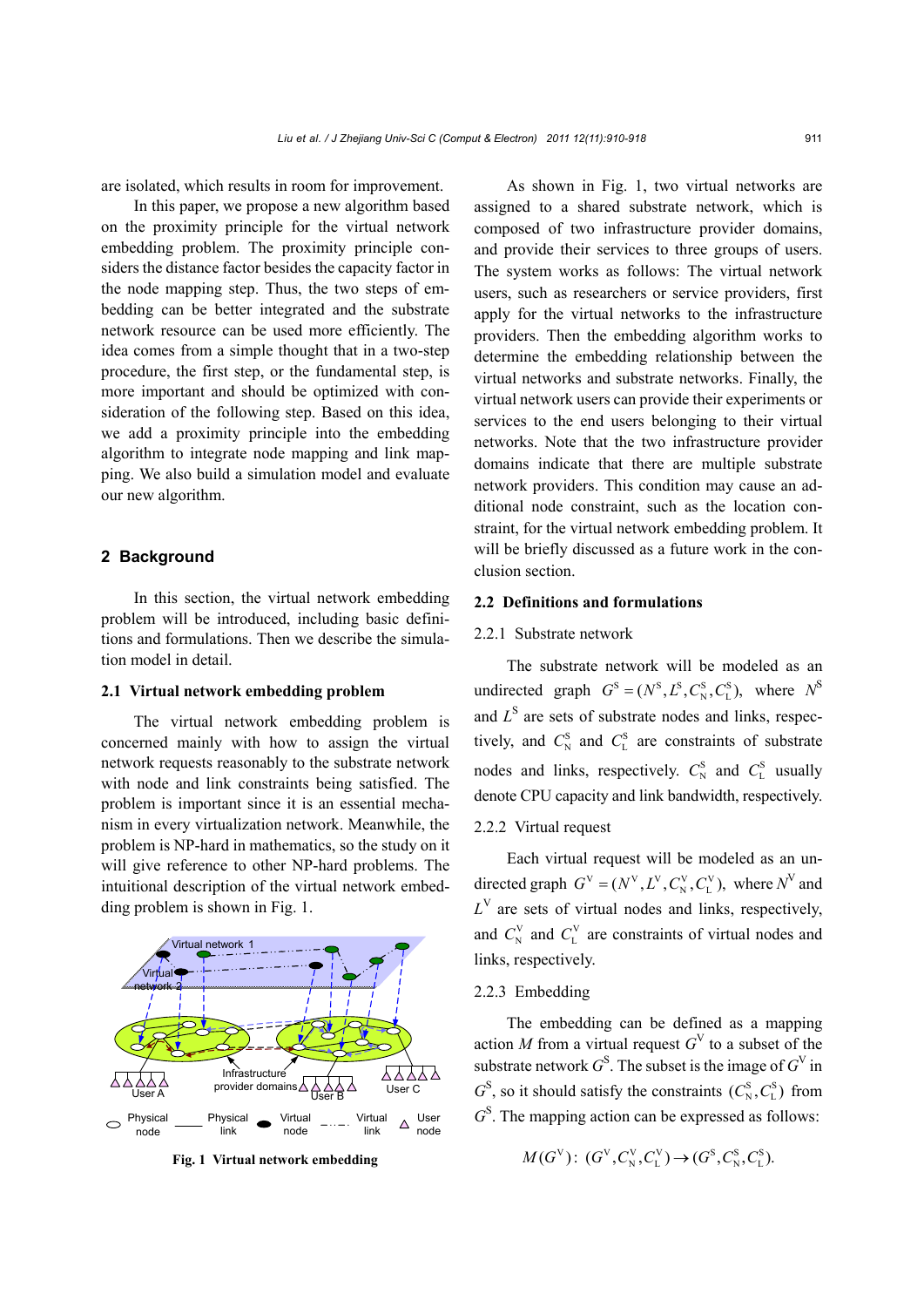It can be further detailed as node mapping and link mapping:

$$
M_N(N^V): (N^V, C_N^V) \to (N^S, C_N^S),
$$
  

$$
M_L(L^V): (L^V, C_L^V) \to (L^S, C_L^S).
$$

From the expression above, it can be seen that the virtual network embedding problem is a two-step procedure, which is the foundation of our innovation.

# 2.2.4 Revenue and cost

Revenue is the profit of the embedding action. It is one of the main factors we use to judge the performance of an embedding algorithm. Revenue is defined according to the scale of the virtual request as follows:

$$
Rev(M(GV)) = \alpha_R \sum_{l' \in LV} BW(lV) + \beta_R \sum_{n' \in NV} CPU(nV), (1)
$$

where BW is the bandwidth of the request link, CPU is the capacity of the request node, and  $\alpha_R$  and  $\beta_R$  are the weighting coefficients to balance the effect of BW and CPU. The weighting coefficients can also indicate the unit prices in revenue when the study comes to a practical application.

Cost is the price for finishing the embedding. It is defined according to the nodes' CPU and links' bandwidth used for the virtual request in the substrate network:

$$
Cost(M(GV)) = \alpha_c \sum_{l'' \in L^V} HOP(l^V)BW(l^V) + \beta_c \sum_{n'' \in N^V} CPU(n^V),
$$
 (2)

where  $HOP(l^V)$  is the hop count of the virtual link  $l^V$ when it is assigned to a set of substrate links.  $\alpha_C$  and  $\beta_c$  are the weighting coefficients to balance the effect of BW and CPU. They can also indicate the unit prices in the cost. Note that the intermediate CPU, which is used to forward data for a multiple-hop virtual link, is determined by the BW it carries and the hops it takes. Thus, it is contained in the BW part of the cost model and the effect could be shown up by adjusting the coefficient  $\alpha_C$ . However, we will not discuss the intermediate CPU in detail since the current model is widely used and qualified to validate our new algorithm.

The *R*/*C* ratio is defined as follows:

$$
R/C = \frac{\text{Rev}(M(G^V))}{\text{Cost}(M(G^V))}
$$
  
= 
$$
\frac{\alpha_R \sum_{l^V \in L^V} \text{BW}(l^V) + \beta_R \sum_{n^V \in N^V} \text{CPU}(n^V)}{\alpha_C \sum_{l^V \in L^V} \text{HOP}(l^V) \text{BW}(l^V) + \beta_C \sum_{n^V \in N^V} \text{CPU}(n^V)}.
$$
 (3)

The *R*/*C* ratio is an important factor to judge the performance of an embedding algorithm, since it indicates the efficiency of substrate network resource. In this paper, we assume  $\alpha_R = \beta_R = \alpha_C = \beta_C = 1$  to normalize the simulation results. Thus, the *R*/*C* ratio is restricted in [0, 1], and 1 indicates the optimum embedding.

# 2.2.5 Acceptance ratio

The acceptance ratio indicates how many requests are successfully accepted from all the requests. It is defined by the following formulation:

Acceptance ratio = 
$$
\frac{\text{Number of accepted requests}}{\text{Number of all requests}}.(4)
$$

# 2.2.6 Runtime

Runtime indicates the average time we use for each embedding time window, which is introduced in detail in Section 2.3. Runtime is defined by the following formulation:

$$
Runtime = \frac{\text{Total runtime}}{\text{Number of time windows}}.\tag{5}
$$

# **2.3 Model of embedding**

To make our work more practical, we present an embedding model based on the architecture in previous work (Yu *et al*., 2008). The model not only considers the performance of embedding, but also takes online processing and admission control into account. Thus, our work could be easily migrated to a practical embedding system.

The core idea of the architecture is the time window. We assume that the virtual request arrives in a time window in two conditions: first, a new virtual request arrives randomly following a Poisson distribution; second, the request that failed in the last time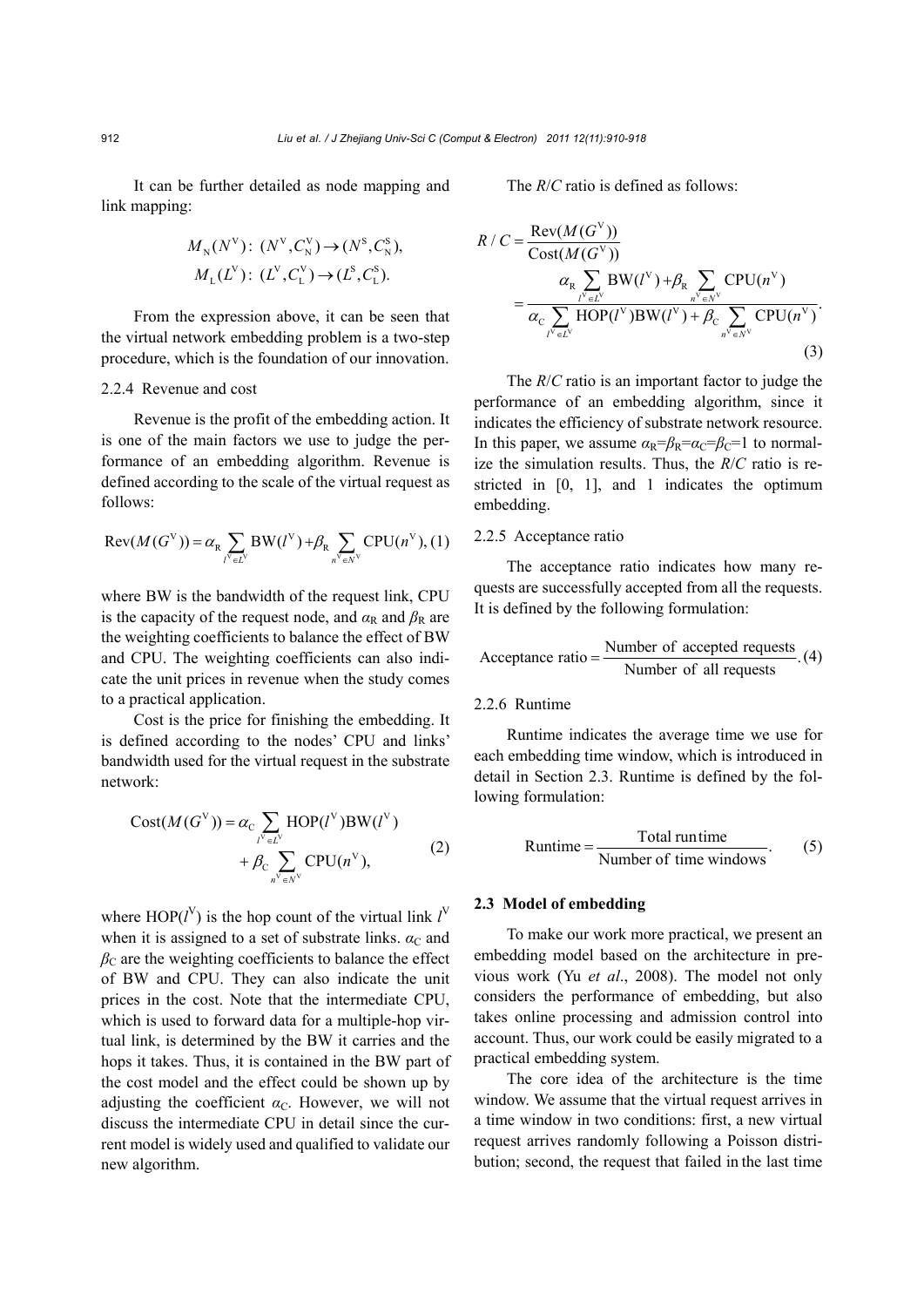window will be postponed into the waiting queue and embedded in the current time window. Note that the postponed request could be rejected after failing for certain times set up beforehand. The virtual request leaves in two conditions: first, a request will survive for a random time and finish with releasing the resource it occupied; second, some dangerous or illegal requests could be closed and the resource could also be released. Thus, we execute the embedding procedure once in each time window by the following steps:

1. Release the resource of requests left in the last time window, including finished and closed requests.

2. Count arrived requests in the current time window, including new and postponed ones.

3. Sort the virtual requests by their revenues to embed the request with the largest revenue first. Then map the requests to the substrate network. If successful, update the state of residual resource in the substrate network; else, postpone the request into the waiting queue, or reject it after failing for certain times set up beforehand.

Fig. 2 shows the flow of the embedding model described above.



**Fig. 2 Time window model of embedding** 

As shown in Fig. 2, two new requests and one postponed request arrive in the current time window. They are sent into the embedding algorithm, generating the following results: one is rejected, one is postponed, and one is embedded successfully and finished in two time windows. Note that a former mapped request may be found to be dangerous and closed in the current time window.

# **3 The proximity algorithm**

In this section, we first explain the motivation of our work. Then we describe the proximity algorithm

we proposed in detail. Finally, we briefly discuss the complexity of the new algorithm.

# **3.1 Motivation**

We used the algorithm in a previous work (Yu *et al*., 2008) as a baseline algorithm. It finishes the virtual network embedding in two steps: mapping virtual nodes using the greedy algorithm and mapping virtual links using the *k*-shortest path algorithm. Both algorithms are mature and easy to implement. However, they are executed irrespectively with each other. Thus, an optimal node mapping decision may not be suitable for link mapping. For example, we find such unreasonable situations hard to avoid in the baseline algorithm: the nodes selected by the greedy algorithm are usually far away (multiple hops) from each other; thus, the nodes and links between them will be overloaded. Meanwhile, the substrate resource is used inefficiently since one virtual link occupies many substrate links.

To overcome these problems, we propose a new algorithm based on the proximity principle. The idea comes from the simple thought that in a two-step procedure, the first step, or the fundamental step, is more important and should be optimized with consideration of the following step. Thus, in the new algorithm, we increase the priority of the substrate nodes that are connected to the former selected ones. This procedure considers the distance factor as well as the capacity factor for a substrate node. Thus, the following link mapping will benefit from that, which results in a good integration of the two mapping steps. Fig. 3 explains the advantage of our new algorithm by an example.

As shown in Fig. 3, when mapping request 1, both algorithms will select A-B-C. When mapping request 2, the baseline algorithm will still select A-B-C since the substrate nodes A and C have the largest capacity. This embedding result will make the link A-B-C and node B heavy-loaded, and the substrate resource is used inefficiently since the single virtual link d-e occupies two substrate links. In contrast, the proximity algorithm will select substrate node D instead of C for the virtual node e. This is because, after request 1 and virtual node d have been assigned, the substrate node D has a better priority than C considering both capacity and distance factors. Thus, the proximity algorithm evens up the system load and uses the substrate resource more efficiently.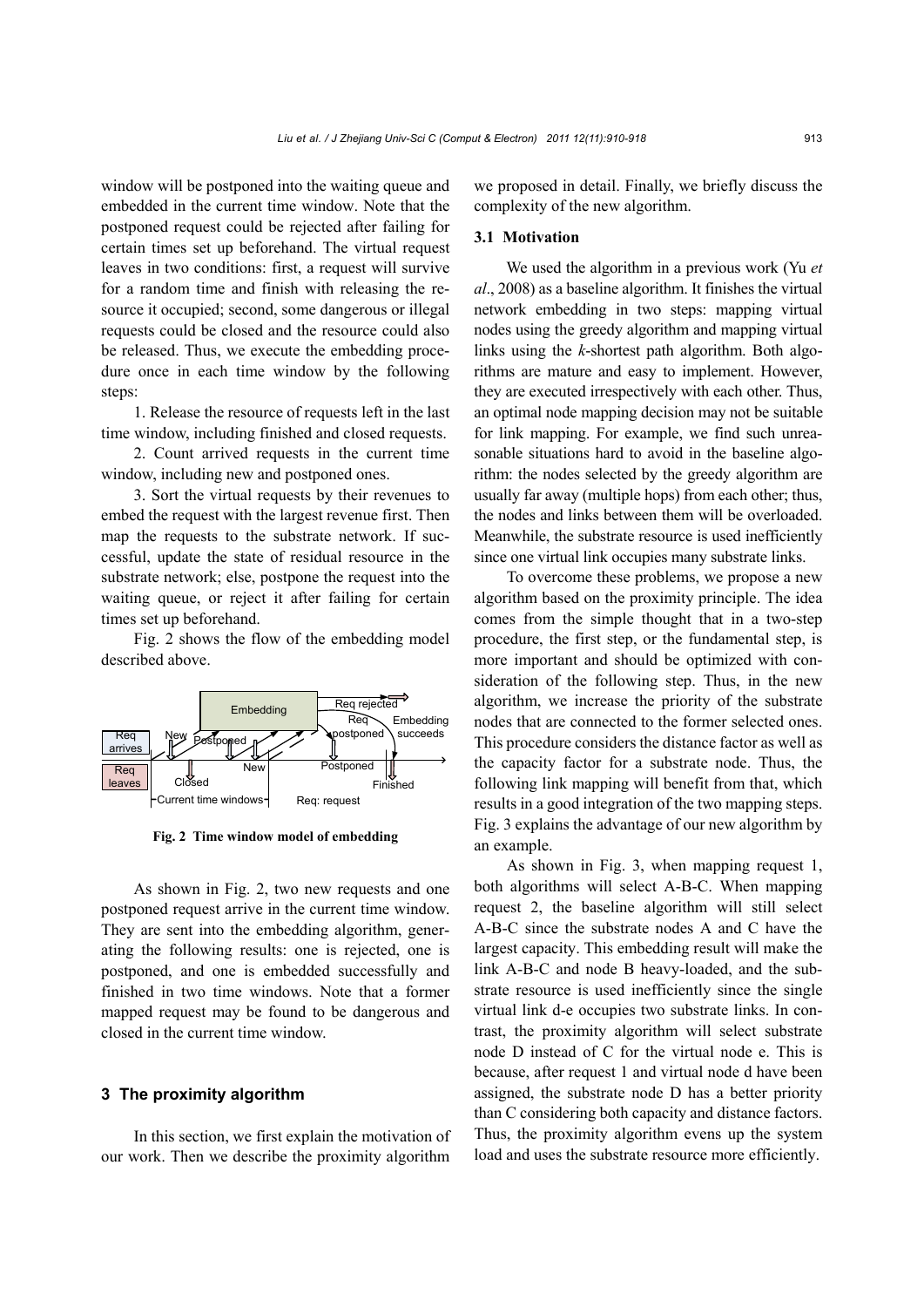

**Fig. 3 Advantage of the proximity algorithm** 

(a) Mapping request 1 (Req 1) with the baseline algorithm; (b) Mapping request 2 (Req 2) with the baseline algorithm; (c) Mapping Req 1 with the proximity algorithm; (d) Mapping Req 2 with the proximity algorithm. a–e: request nodes; A–E: substrate nodes. Numbers within the nodes and links denote node CPU and link BW, respectively

# **3.2 Details of the proximity algorithm**

In this subsection, we introduce the details of our new algorithm. The core objective of the new algorithm is to increase the utilization of the substrate network resource using the proximity principle. The simulation in Section 4 shows that the acceptance ratio and runtime become better at the same time as the byproducts. We use the time window model introduced in Section 2. The details of the proximity algorithm are as follows: After virtual requests are sorted by their revenues (Section 2.3), we first select one with the maximum revenue. Then we sort this request's nodes by their required resources, which are defined as

$$
RR(n^{V}) = CPU(n^{V}) \sum_{l^{V} \in L(n^{V})} BW(l^{V}), \qquad (6)
$$

where  $L(n^V)$  denotes the set of adjacent virtual links of  $n^V$ . Then we select one with the maximum required resource, and assign it to the substrate node with both enough CPU and maximum weighted available resource, which is defined as follows:

$$
\text{WAR}(n^{\text{S}}) = \text{Corr}^{m} \text{CPU}(n^{\text{S}}) \sum_{i^{\text{S}} \in L(n^{\text{S}})} \text{BW}(l^{\text{S}}), \quad (7)
$$

where  $L(n^S)$  denotes the set of adjacent substrate links of  $n^S$ . Corr is the correlation factor for the substrate node  $n^S$ , and the coefficient *m* is the number of the substrate nodes which is not only already assigned in the same request, but also directly connected to  $n<sup>S</sup>$ . This procedure can make sure that if some substrate nodes are already selected, the nodes connected to them will have a better chance to be selected. Note that we use an exponential model for the weighted coefficient instead of a linear model since the exponential model is simpler and performs better.

After the substrate nodes are selected, we use the *k*-shortest path algorithm to solve the link mapping problem. It is an approximation approach since link mapping is also NP-hard (Kleinberg, 1996; Kolliopoulos and Stein, 1997).

The detailed steps of the proximity algorithm are shown as follows.

# **Algorithm 1** The proximity algorithm

- 1 sort the requests according to their revenues in descending order
- 2 **for** each request in order **do**
- 3 sort the virtual nodes according to their required resources in descending order
- 4 **for** each node of the request in order **do**
- 5 assign it to the substrate node with both enough CPU and maximum weighted available resource
- 6 **if** failing in Line 5 **then**
- 7 reject the request and postpone it into the waiting queue **break**
- 8 **end if**
- 9 **end for**
- 10 **end for**
- 11 sort the already mapped requests according to their revenues in descending order
- 12 **for** each request in order **do**
- 13 **for** each virtual link of the request **do**
- 14 search the *k*-shortest paths for increasing *k*
- 15 **if** there exist paths that satisfy the virtual link constraint **then**
- 16 map the virtual link to the shortest path
- 17 **else**
- 18 reject the request and postpone it into the waiting queue **break**
- 19 **end if**
- 20 **end for**
- 21 **end for**

#### **3.3 Brief discussion of the complexity**

Compared to the baseline algorithm, the new algorithm we proposed adds a computational cost in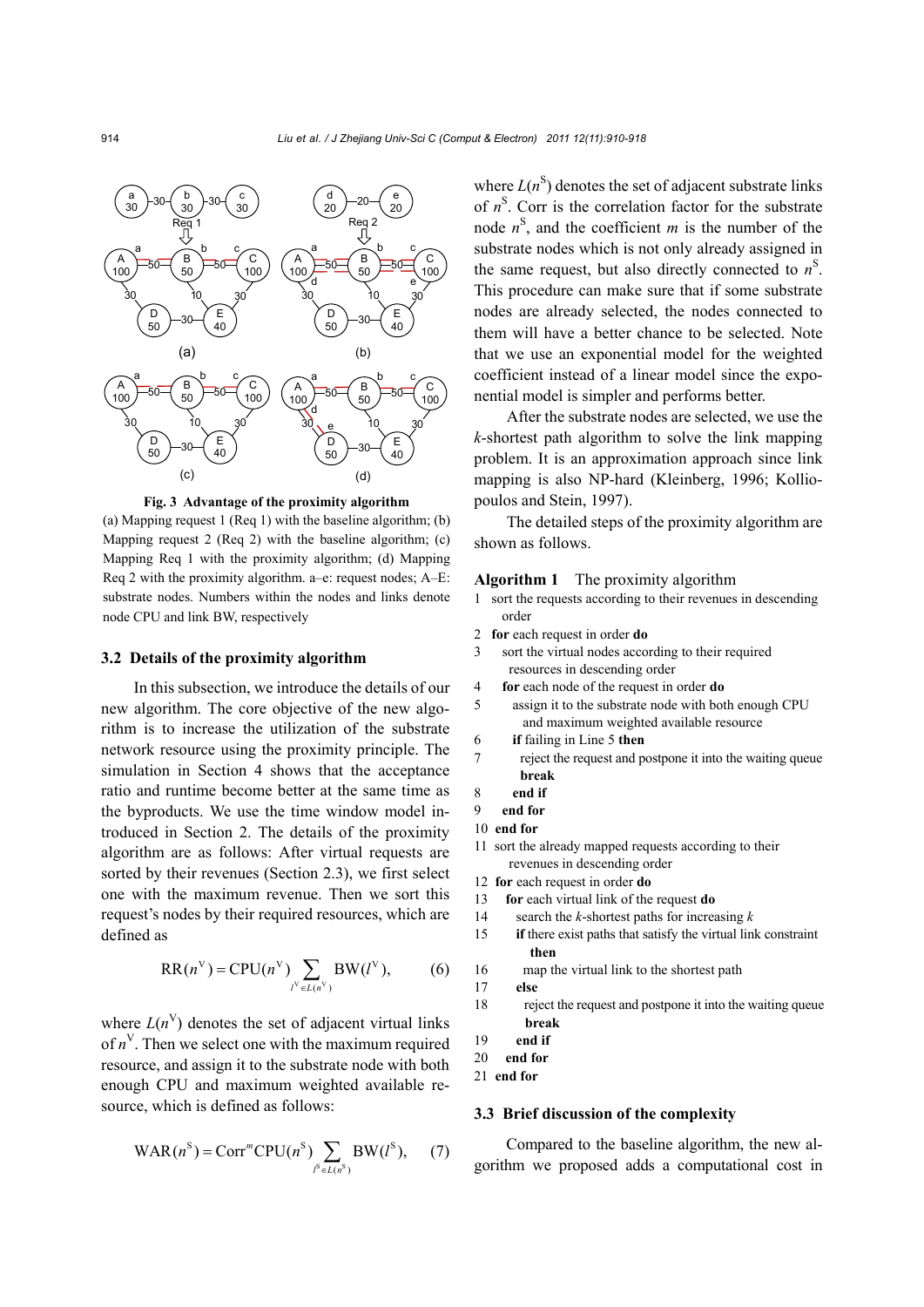finding the coefficient *m*. However, since we need only to check the nodes already selected in the same request, the added computational cost will be negligible.

Moreover, since the new algorithm considers node mapping and link mapping at the same time, the link mapping in the new algorithm will be much easier than the baseline algorithm. Thus, the total runtime will decrease. We will demonstrate this by recording the runtime of both algorithms in simulation.

# **4 Simulation and analysis**

In this section, we first introduce the simulation environment and parameter setting, and then analyze the performance of the new algorithm by comparing it with the baseline algorithm.

# **4.1 Simulation environment and parameter setting**

We used the GT-ITM tool (Zegura *et al*., 1996) to generate the substrate network. It is a widely used method for network topology generation and simulation. The substrate network has 100 nodes and around 500 links, which is close to the scale of a mediumsized Internet service provider (ISP). The nodes' CPU and links' BW both follow a uniform distribution from 0 to 100 units.

The virtual network requests were generated following the previous work (Zhu and Ammar, 2006). The number of virtual nodes follows a uniform distribution from 2 to 10. Each pair of virtual nodes randomly connects to each other with a probability of 0.5. The virtual nodes' CPU and links' BW follow a uniform distribution with the size increasing from 10% to 90% of the substrate network's CPU and BW. This configuration not only evaluates the performance of the new algorithm in different conditions, but also shows the influence of the increasing requests' scale. The arrival of the virtual network requests follows the Poisson distribution with the mean of five requests per time window. The duration of the requests is exponentially distributed with the mean of 10 time windows. We ran the simulation in each condition for 500 time windows and used the average values to make our simulation results statistically stable. We can infer from the duration that the evaluation system will become stable after about 10 time windows, which makes 500 time windows enough for the stability of the results.

DELAY is a parameter to indicate the time windows a virtual request will wait. Corr (Eq. (7)) is the main reflection of the proximity principle. The effect of Corr will be simulated in the following section.

The factors we used to judge the performance of the embedding algorithm are as follows: *R*/*C* ratio, acceptance ratio, and runtime (Eqs.  $(3)$ – $(5)$ ).

#### **4.2 Results and analysis**

4.2.1 Impact of increasing request's BW: CPU=50%, BW=10%–90%, DELAY=3, Corr=2

As shown in Fig. 4, while the request's BW increases from 10% to 90% of the substrate network's BW, the performance of the new algorithm keeps better than that of the baseline algorithm: the *R*/*C* ratio is larger (28% on average); the acceptance ratio



**Fig. 4 The** *R***/***C* **ratio (a), acceptance ratio (b), and runtime (c) with increasing BW**  CPU=50%, DELAY=3, Corr=2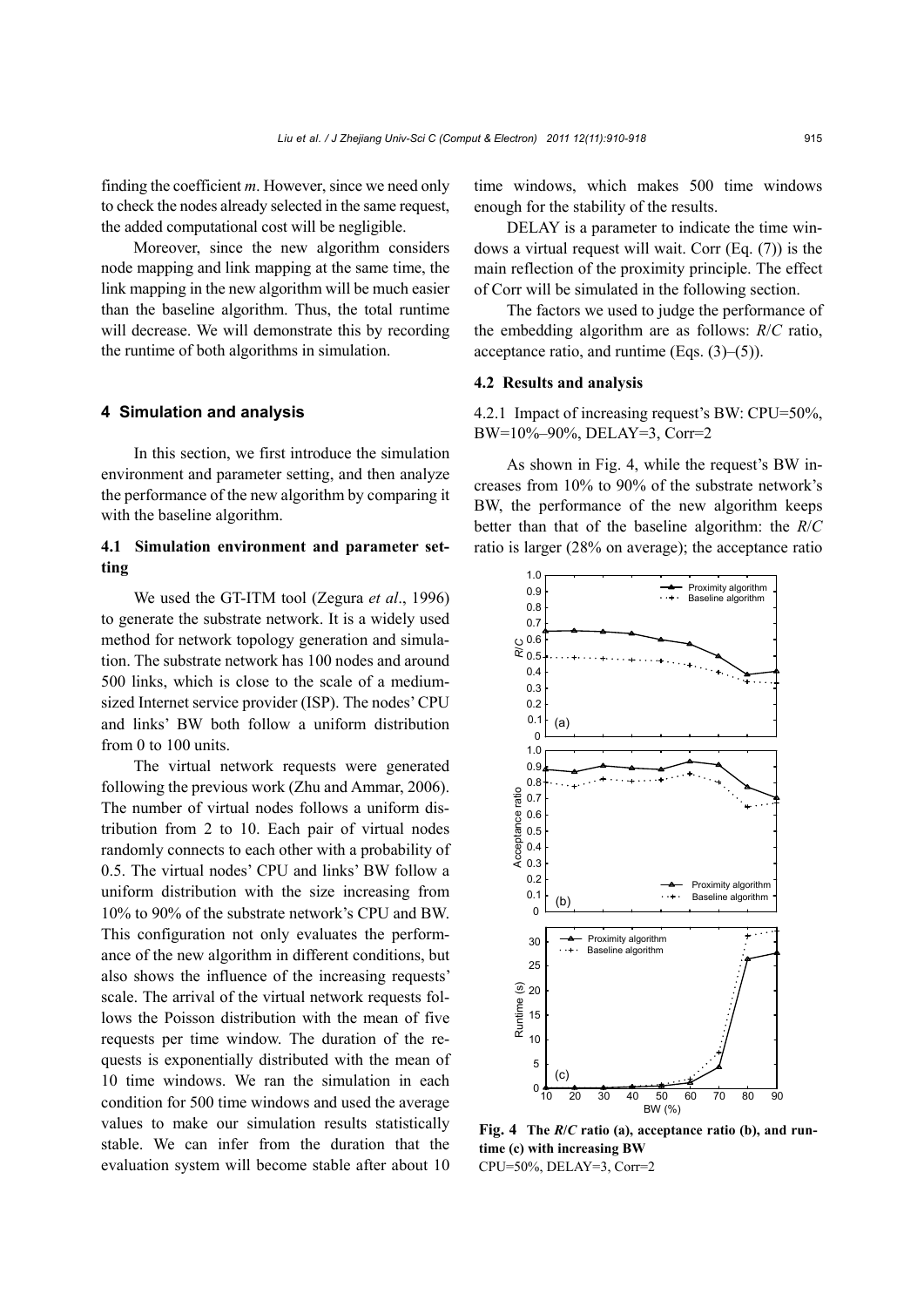is larger (10% on average); the runtime is less (22% on average). These results show that our proximity algorithm uses the substrate network resource more efficiently, which is reflected by the *R*/*C* ratio. Meanwhile, more requests are accepted since we squeeze out some room for them by enhancing the utilization of the substrate network. Moreover, the runtime is also saved. We believe it is mainly because the link mapping step of the proximity algorithm maps the virtual link in a shorter distance, with a higher success ratio. Thus, the time is saved by avoiding backtracking.

For both algorithms, while the BW increases, the *R*/*C* ratio and acceptance ratio decrease, and the runtime increases sharply, meaning that the request's BW scale affects the system performance, especially for the runtime. Note that the acceptance ratio increases a little as the BW increases up to 60%. This is because we map the virtual request in descending revenue order to increase the utilization of substrate resource. Thus, as the BW increases, a virtual request with larger revenue could fail in link mapping and the corresponding resource will be saved for the following smaller requests. Thus, there exists a chance that two or more small requests, instead of one large request, are mapped successfully. That is why the acceptance ratio increases a little. However, it is a small effect compared with BW after BW increases up to around 60%. Thus, the acceptance ratio decreases sharply by that point.

4.2.2 Impact of increasing request's CPU: CPU= 10%–90%, BW=50%, DELAY=3, Corr=2

As shown in Fig. 5, while the request's CPU increases from 10% to 90% of the substrate network's CPU, the performance of the new algorithm keeps better than that of the baseline algorithm: the *R*/*C* ratio is larger (33% on average); the acceptance ratio is larger (7% on average); the runtime is less (28% on average). These mean that in all CPU conditions, our proximity algorithm has a better performance than the baseline algorithm.

For both algorithms, when CPU increases, the *R*/*C* ratio decreases a little, while the acceptance ratio decreases clearly. Compared with the results in Section 4.2.1, we see that CPU affects the acceptance ratio more than BW. The runtime situation is different from that in Section 4.2.1 in two aspects: first of all,

the CPU has less effect than BW on the runtime, which means mapping nodes needs less computational cost than mapping links; second, the runtime in Section 4.2.2 decreases along with the increasing CPU. We believe this situation occurs because the large CPU fails in node mapping. Thus, some runtime will be saved by avoiding mapping corresponding links.



**Fig. 5 The** *R***/***C* **ratio (a), acceptance ratio (b), and runtime (c) with increasing CPU**  BW=50%, DELAY=3, Corr=2

4.2.3 Impact of increasing Corr: CPU=10%–90%, BW=50%, DELAY=3, Corr=1–4

As shown in Fig. 6, while Corr changes from 1/2 to 4, the *R*/*C* ratio continues to increase. After Corr>2, the *R*/*C* ratio grows slowly, which means the effect of Corr is limited by that point. Thus, we choose Corr*=*2 in our simulation to keep the balance of the distance factor and the capacity factor. Note that while Corr*=*1, the proximity principle is not working, which makes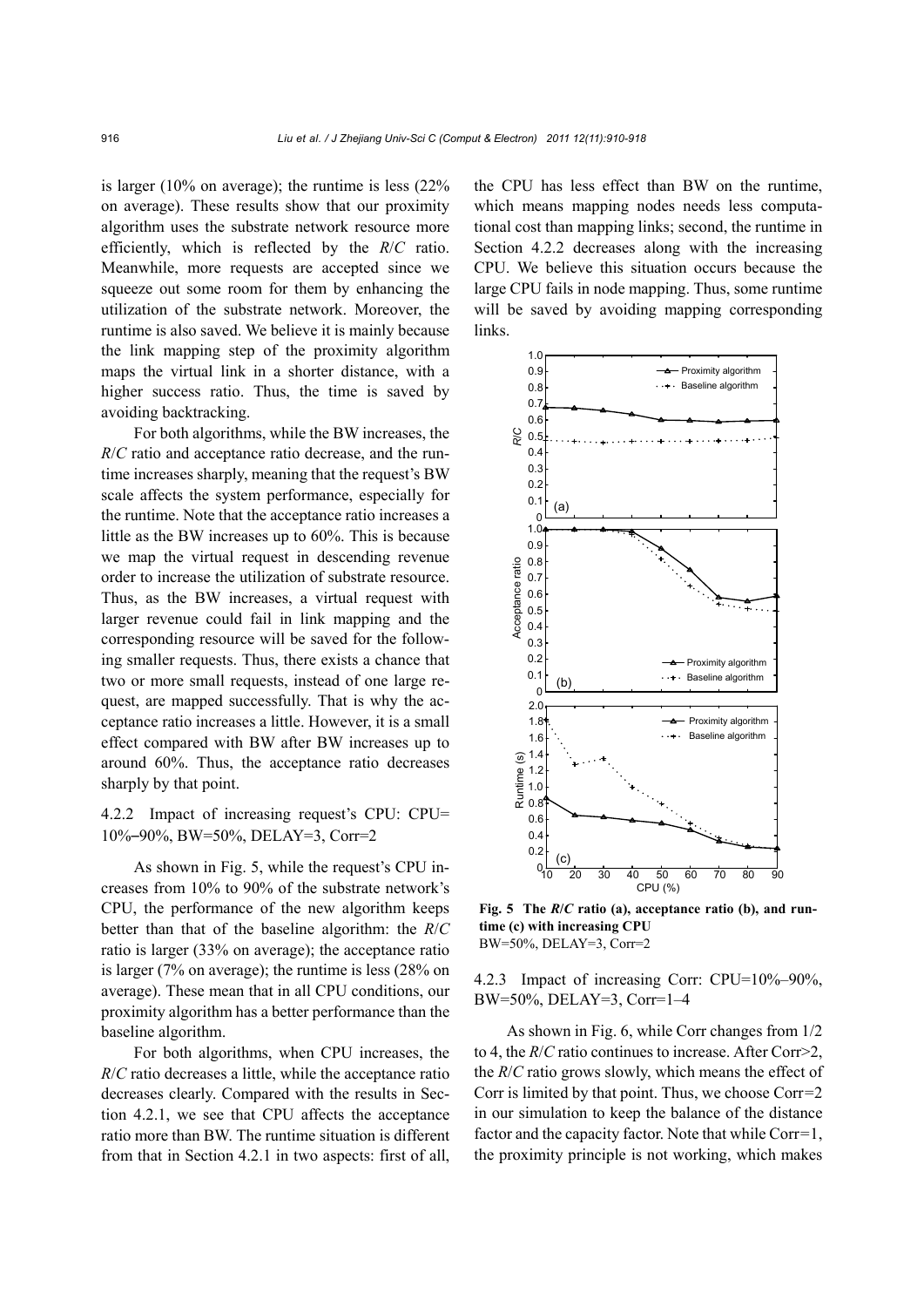the proximity algorithm equal to the baseline algorithm. While Corr<1, the proximity principle works opposite to the condition Corr>1, which means the substrate nodes closed to the already chosen ones will have a lower chance to be selected. Thus, while Corr=1/2, the performance of the proximity algorithm is worse than that of the baseline algorithm (Fig. 6).



**Fig. 6 Performance with increasing Corr for the proximity algorithm**  BW=50%, DELAY=3

#### 4.2.4 Path splitting

Path splitting is an assistant function of substrate network brought up in previous work (Yu *et al*., 2008). It splits the virtual link into small pieces in order to assign more requests to the substrate network. The baseline algorithm with path splitting increases the revenue clearly, but the cost is also increased; thus, the *R*/*C* ratio is poor. To demonstrate that our proximity algorithm is more suitable for the path splitting function, we simulate the proximity algorithm with path splitting and compare it to the baseline algorithm. In the simulation, the splitting ratio indicates the ratio of requests allowed to be split. Other parameters are as follows: CPU=50%, BW= 50%, DELAY=3, Corr=2.

As shown in Fig. 7, while the splitting ratio increases from 0 to 100%, the performance of the proximity algorithm is better than that of the baseline algorithm: the *R*/*C* ratio is larger (31% on average); the acceptance ratio is larger (8% on average). Note that the runtime of the proximity algorithm is more (7% on average), but it is close to that of the baseline algorithm. Moreover, the total gain of the new algorithm is still positive with consideration of the *R*/*C* ratio and the acceptance ratio. Thus, we can conclude that the proximity algorithm is more suitable for the path splitting function.



**Fig. 7 The** *R***/***C* **ratio (a), acceptance ratio (b), and runtime (c) with the increasing splitting ratio**  CPU=50%, BW=50%, DELAY=3, Corr=2

# **5 Conclusions**

The main concern of the virtual network embedding problem is how to develop an algorithm both effective and easy to implement. By this study, we believe that we have found a better balance between the two factors. Simulation shows that the new algorithm based on the proximity principle greatly enhances the performance of the embedding in almost all conditions. Meanwhile, the runtime is saved in most simulation conditions.

There are still some issues that should be further discussed. First, the node mapping step is usually restricted in practice, such as in location or special functions. However, we believe that the proximity principle is still useful in such situations with some adjustments. Second, weighted available resource is